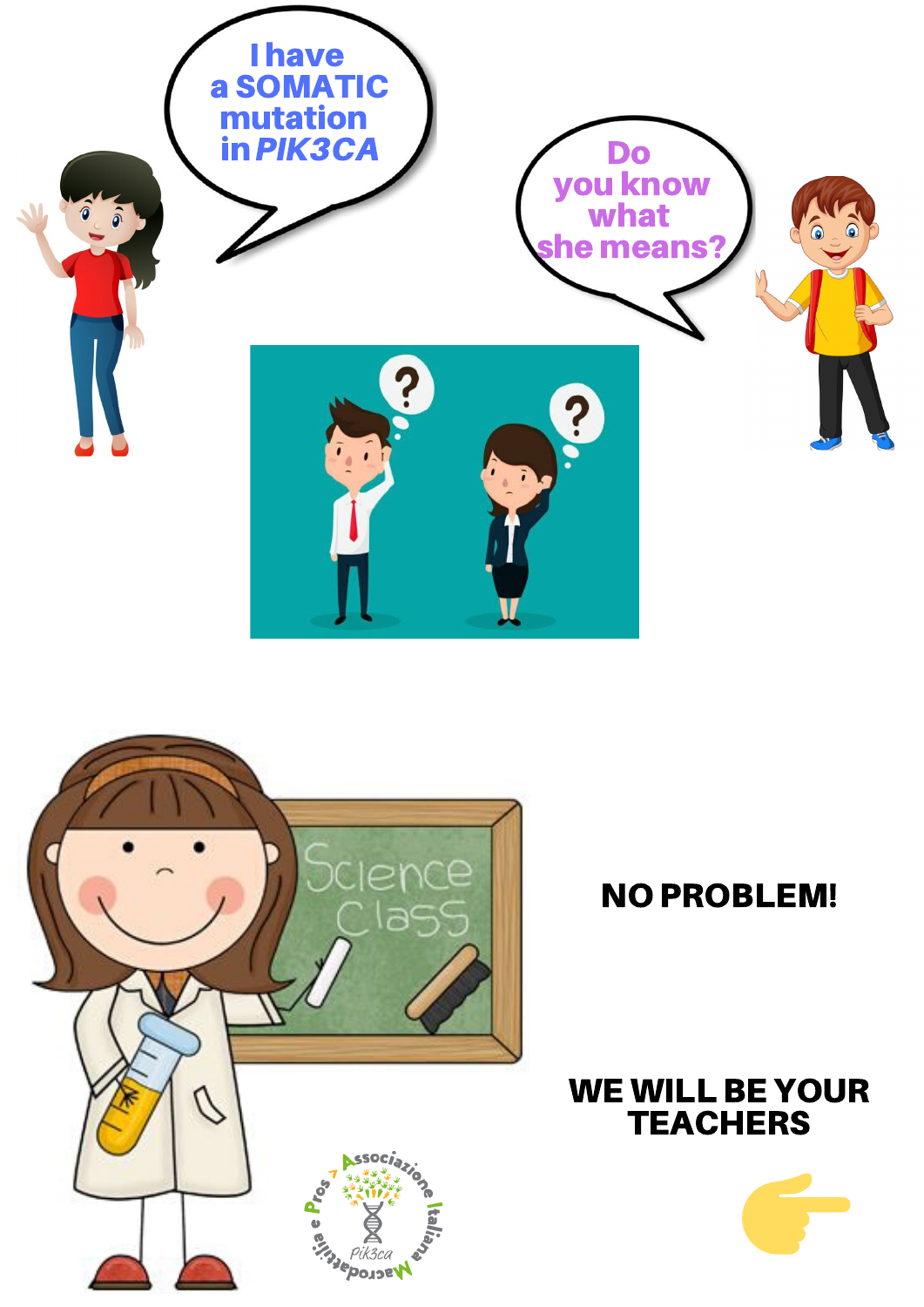A somatic mutation does not involve the genetic material (DNA) of ALL the cells that make up an individual, but only those originated from the first mutated cell.

Together, normal and mutated cells form a sort of **MOSAIC**.

Somatic mutations occur after conception (postzygotic).



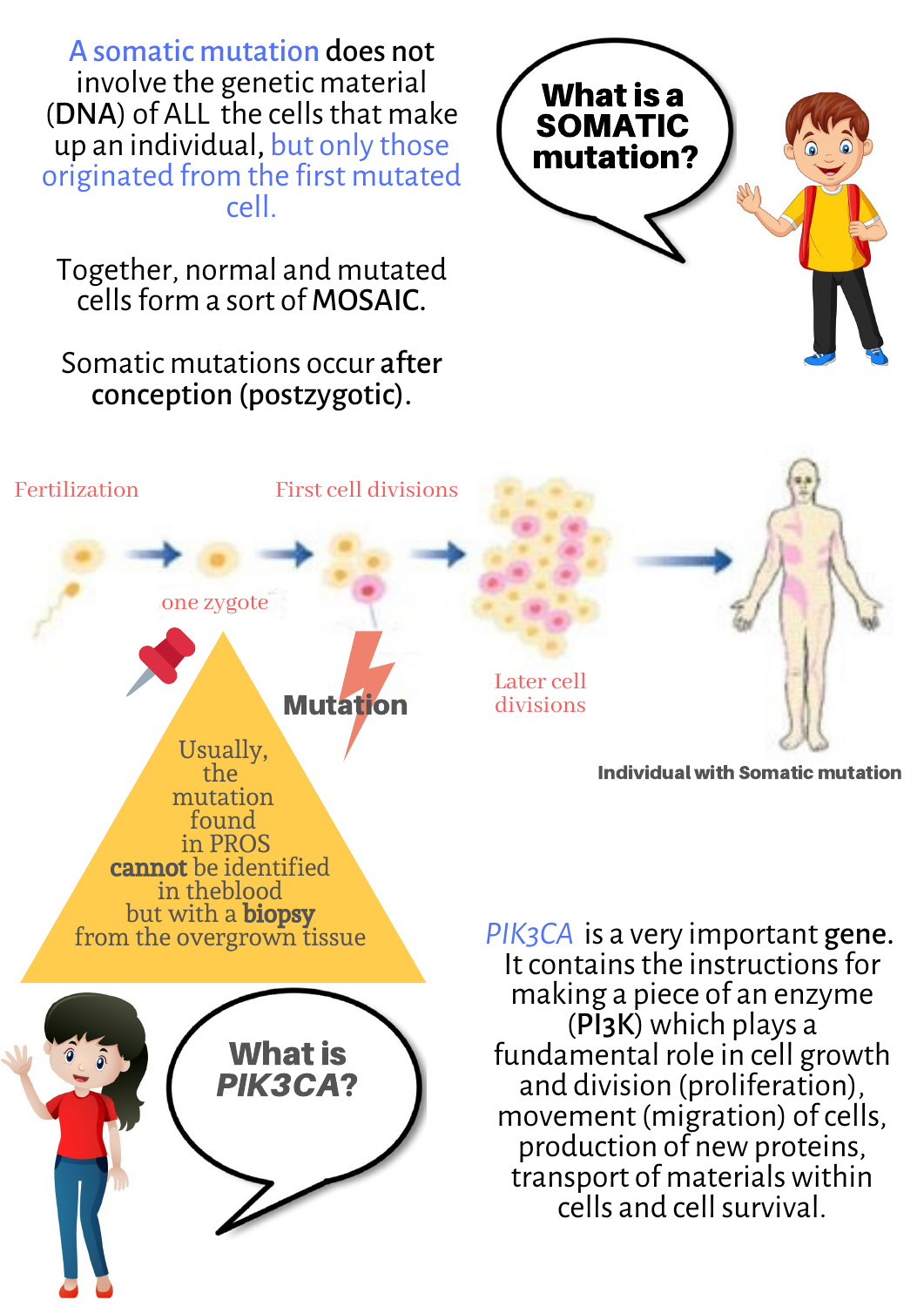

2012

was a very important year. Thanks to a technique called Next Generation Sequencing (NGS), scientists found out that several diseaseswere all due to somatic mutations in the PIK3CA gene.

... and others **Macrodactyly** M-CM Facial Infiltrating Lipomatosis Hemimegalencephaly **PROS** Klippel-Trenaunay **CLOVES** 

Some individualswith PROS have localized overgrowth, while in others various body parts and organs are involved.

This depends on:

- when the mutation occurred in the  $\bigcup_{i=1}^{\infty}$  different? very first cell
- where it occurred
- $\bullet$  the type of mutation



## the first stages of development

Cleavage: rapid cell divisions divide the cytoplasm of the fertilized egg into numerous cells (blastomers)

Gastrulation: cells formed during cleavage move in a coordinated fashion and rearrange themselves. Gastrulation is the process by which the three layers of the embryo are formed (ectoderm, mesoderm, and endoderm), which then give rise to every organ and tissue in the body

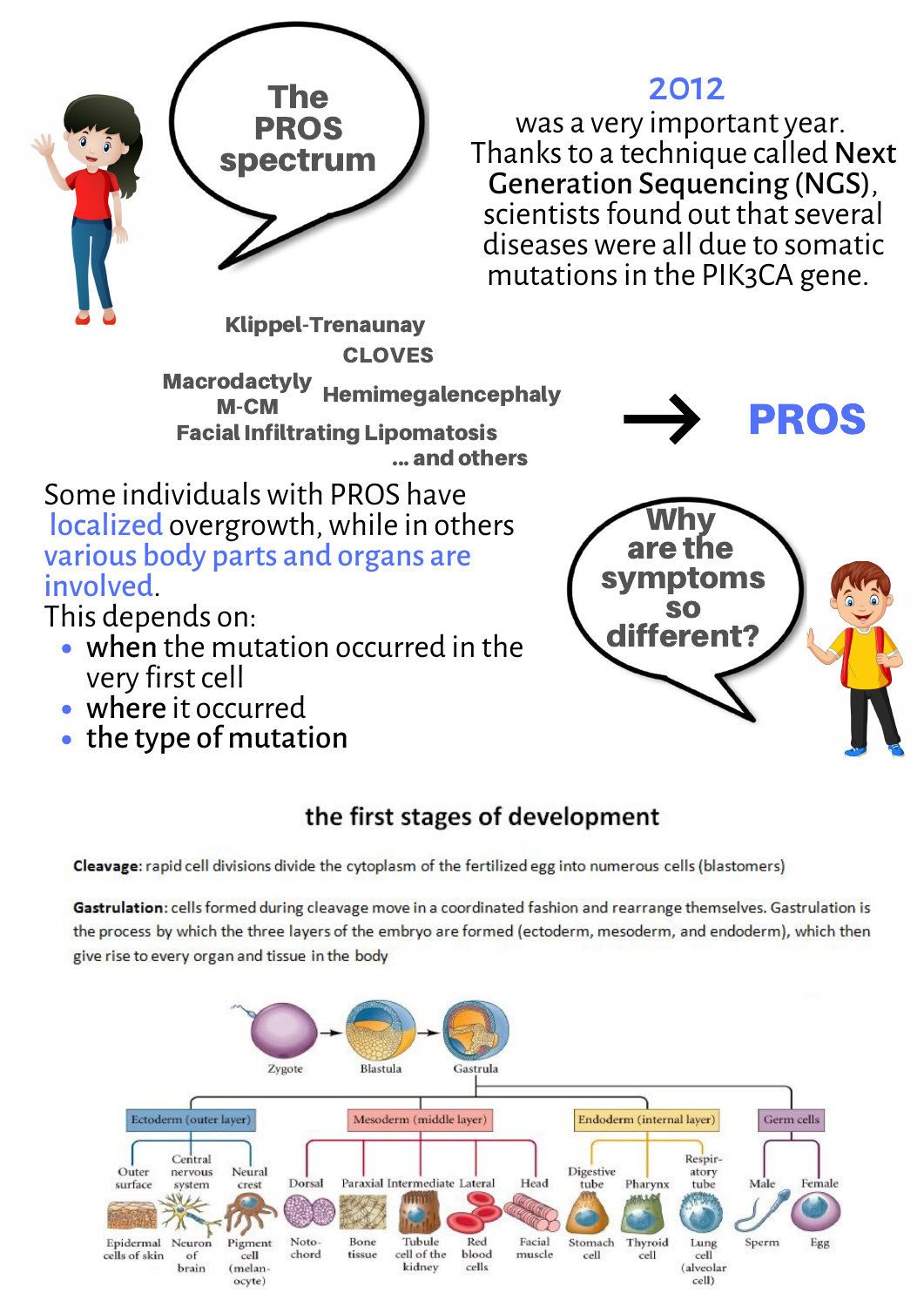# Possible SIGNS and SYMPTOMS

#### BRAIN

- Brain overgrowth (megalencephaly) symptoms?
- **Excessive collection of cerebrospinal fluid (hydrocephalus)**
- **Enlarged brain ventricles (ventriculomegaly)**
- **An abnormally large head size (macrocephaly), as a consequence of megalencephaly and/or hydrocephalus**
- **One side of the brain larger than the other (asymmetry) or one side of the brain larger than the other and malformed (hemimegalencephaly)**
- **Herniation of a portion of the cerebellum (cerebellar tonsillar herniation), that dips down into the upper spinal canal. This can lead to symptoms including headache, balance problems, difficulty swallowing, muscle weakness, neck pain, hearing loss, seizures, etc.**

### FUNCTIONAL PROBLEMS

- **Psychomotor impairment**
- **Cognitive impairment not associated with decline**
- **Seizures**

#### GROWTH

- **Overgrowth of one or more limbs**
- **Overgrowth of other body parts**
- **Internal organ overgrowth**
- **Delayed bone age**

### HANDS and FEET

- **Extra fingers or toes (polydactyly)**
- **Fusion of the skin between toes or fingers (syndactyly)**
- **Overgrowth of one or more toes or fingers (macrodactyly)**
- **Wide sandal gap**

#### VASCULAR MALFORMATIONS

- **Capillary malformations**
- **Combined lymphatic and vascular anomalies & arteriovenous malformations**
- **Abnormal lymphatic channels**

#### CONNECTIVE TISSUE

- **Abnormality in tendons, bones and cartilage**
- **Loose or lax joints**
- **Joint Instability and possible joint dislocation**
- **Soft and loose skin**

### HEART

In a small percentage of individuals**: increased risk of heart defects present at birth (congenital) and irregular heartbeat**

## LUNGS

**Respiratory issues**

**This list is not all inclusive and should cause no fear as some signs and symptoms are extremely rare.**



about possible

What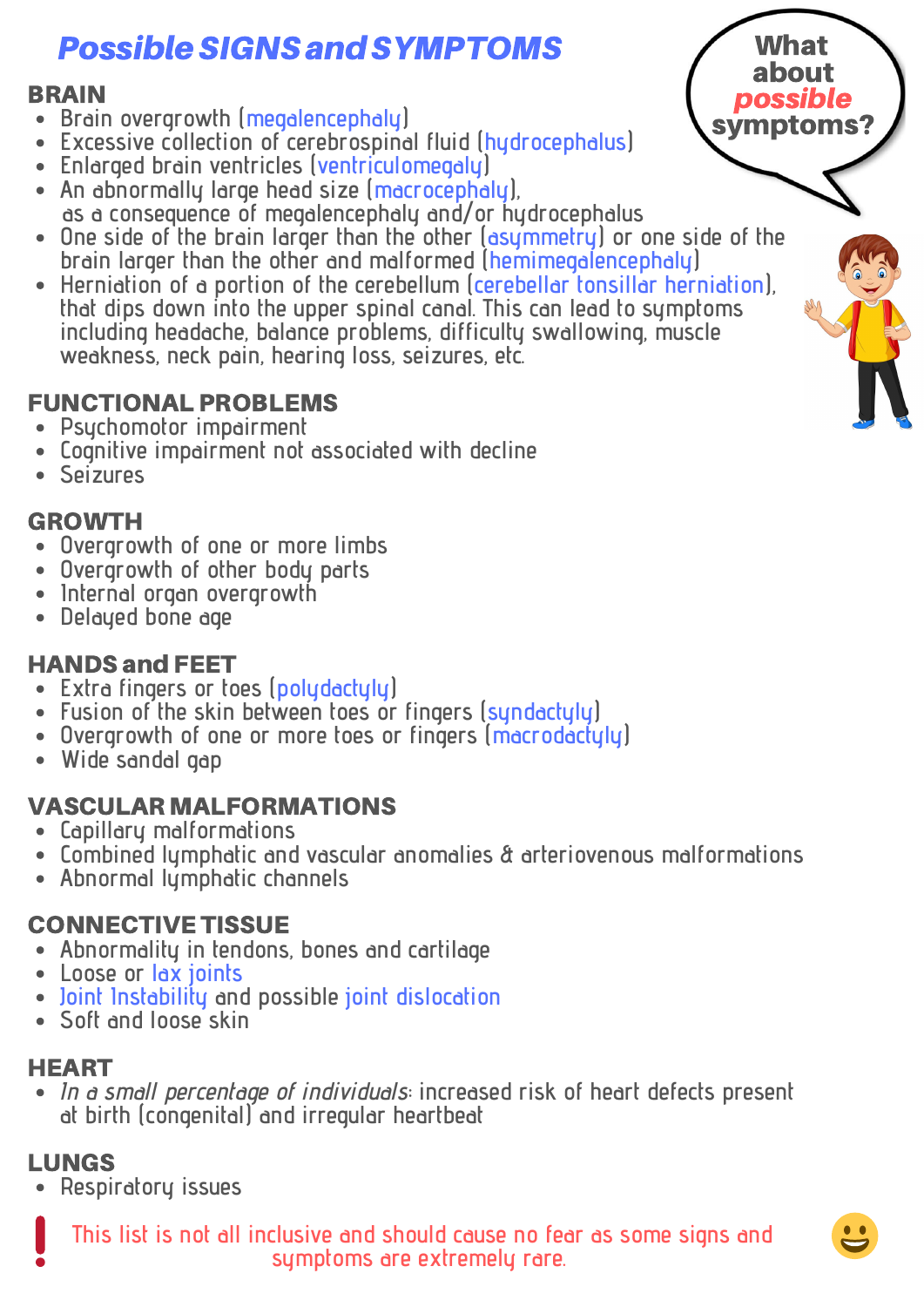

**The number and type of professionals involved in the management varies from case to case, depending on the signs and symptoms and on the parts of the body/organs involved.**